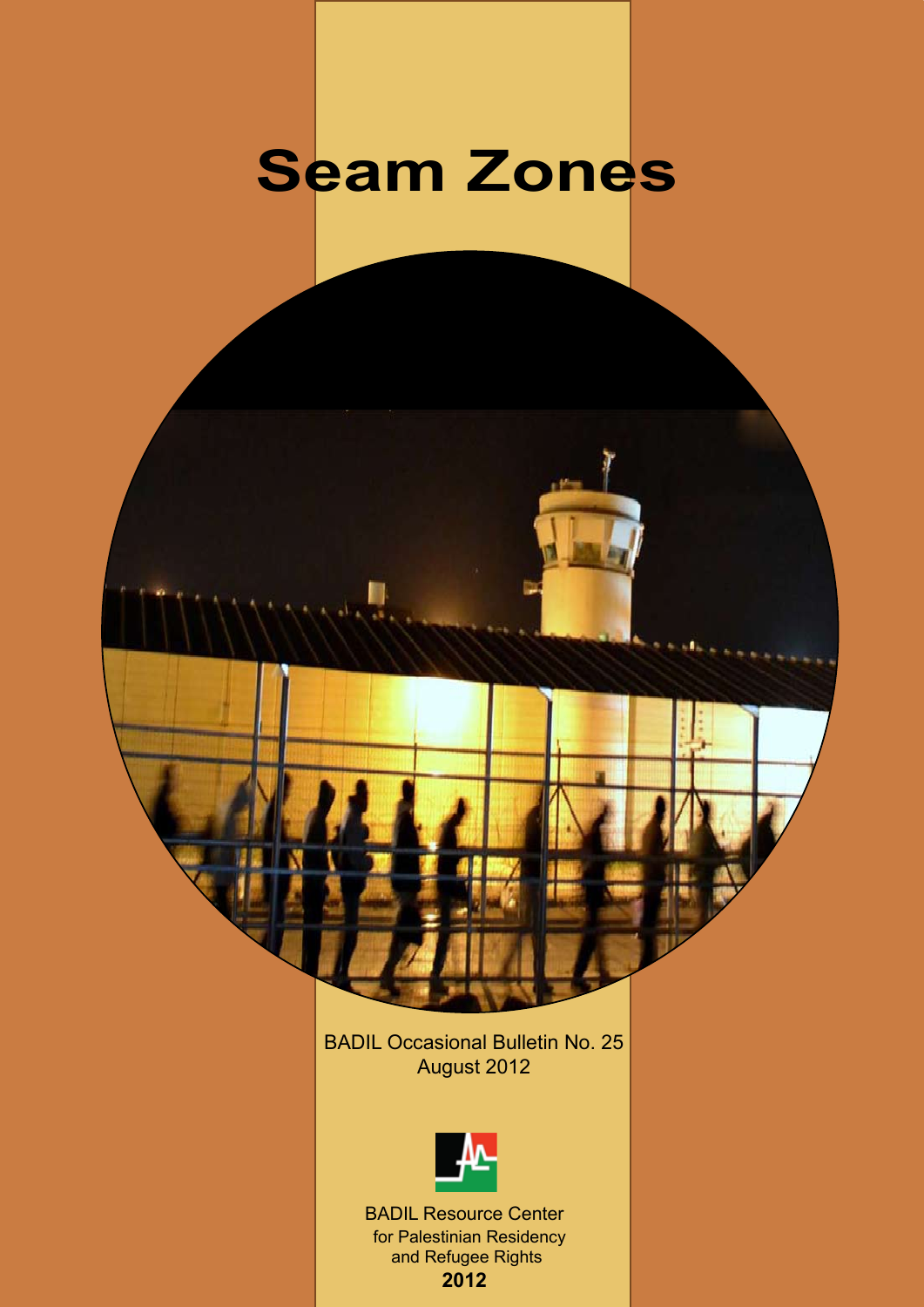**BADIL Occasional Bulletin No. 25 August 2012**



# **Seam Zones**

BADIL Occasional Bulletin No. 25 August 2012

Publisher: BADIL - © All Rights Reserved Prepared by: Simon Randles Edited by: Amjad Alqasis and Nidal Al Azza

Layout & Design: Fidaa Ikhlayel

BADIL Occasional Bulletins aim to provide a brief overview of issues related to the ongoing forcible displacement of the Palestinian people. For more sorrow information and reports, please visit BADIL's homepage at: www.badil.org.

BADIL Resource Center for Palestinian Residency and Refugee Rights is an independent, community-based non-profit organization mandated to defend and promote the rights of Palestinian refugees and IDPs. Our vision, missions, programs and relationships are defined by our Palestinian identity and the principles of international law, in particular international human rights law. We seek to advance the individual and collective rights of the Palestinian people on this basis.

Any quotation of up to 500 words may be used without permission provided that full attribution is given. Longer quotations or entire chapters or sections of this study may not be reproduced or transmitted in any form or by any means, electronic, mechanical, photocopying, recording or otherwise, or stored in any retrieval system of any nature, without the express written permission of BADIL Resource Center for Palestinian Residency and Refugee Rights. BADIL Resource Center for Palestinian Residency and Refugee Rights 2012

Cover photo: workers pass through Qalqilya checkpoint, occupied west Bank, at 6am to get to work in Israel. 12 january 2011. (© EAPPI)

**2**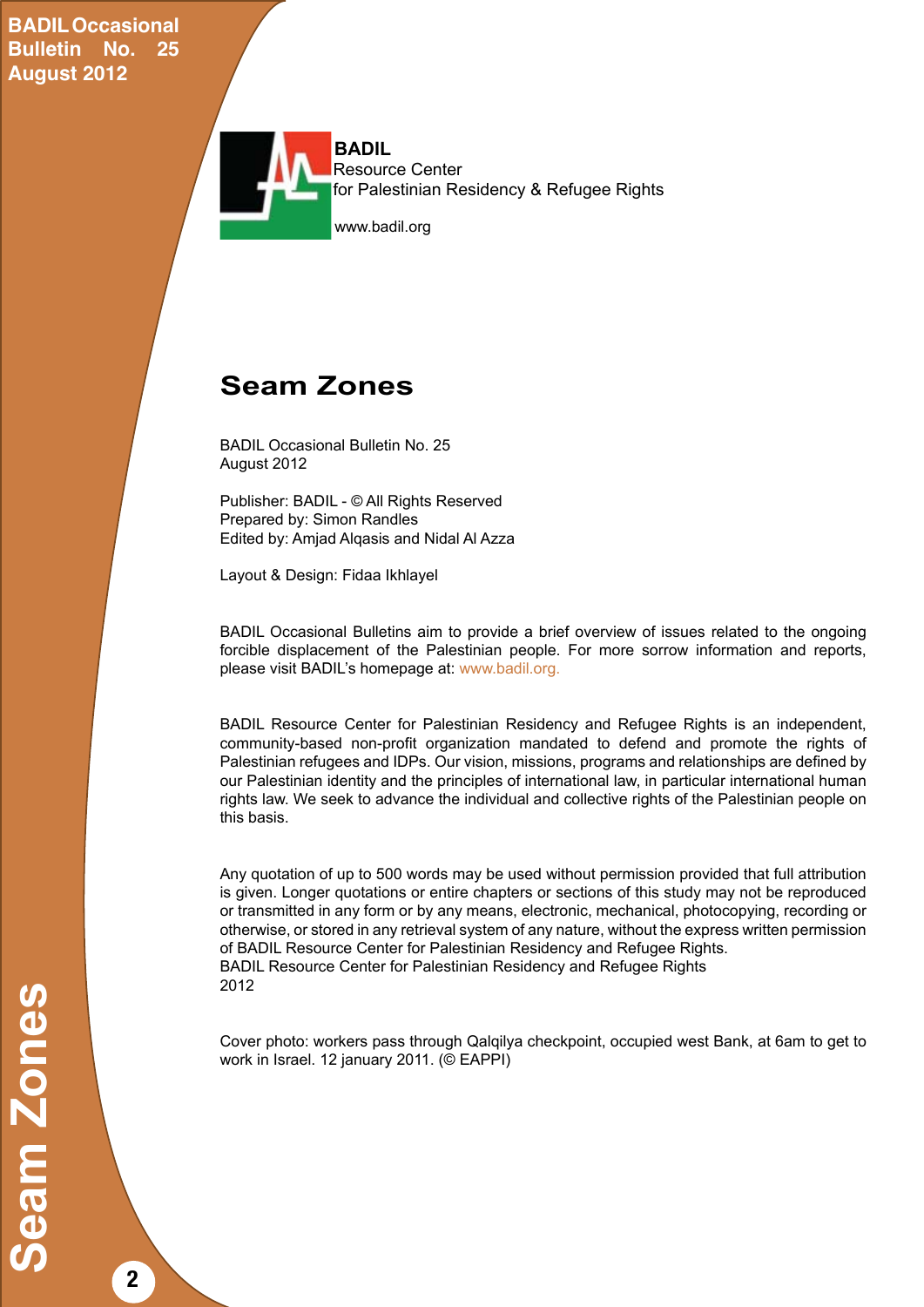# **Definition and Background**

Seam zones are sections of Palestinian land within the occupied Palestinian territory (oPt) which have been isolated as a result of the erection of the illegal Israeli Apartheid Wall, with their location falling in-between the Wall and the 1949 Armistice Line (The Green Line). These pieces of land have been designated by Israel as closed military areas. As a result, Palestinian access to these isolated areas is severely restricted and subjected to an Israeli-controlled permit regime. Statistics suggest that approximately 50,000 Palestinians live in 57 communities within these so-called seam zones.<sup>1</sup> These people are defined internationally as Internally Stuck Persons.2



Seam Zone: Khirbet Jubarah.3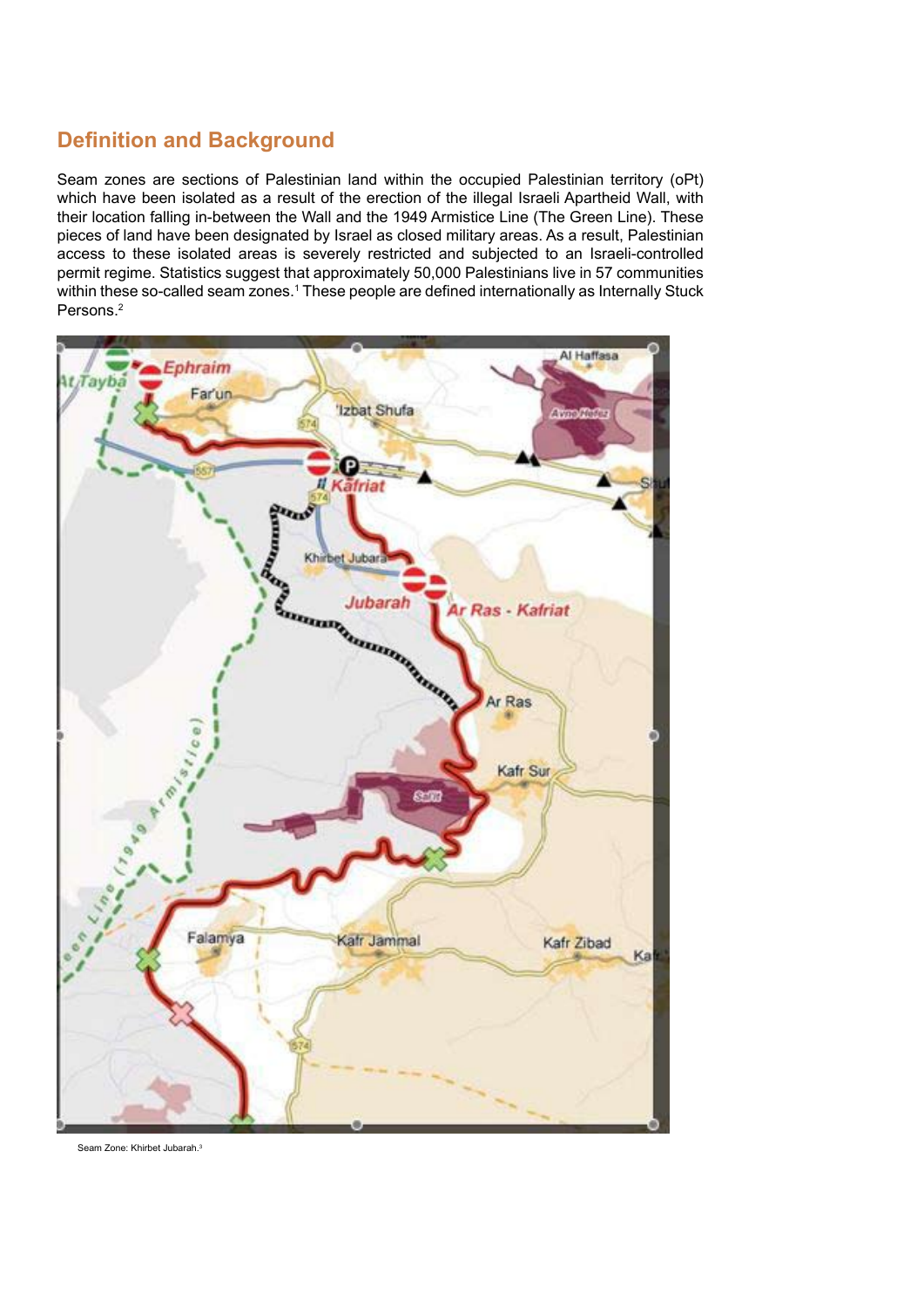### **Residency**

Those who live within seam zones must apply to the Israeli Civil Administration for a ‹permanent resident ID› in order to remain on their own land. Their movements are tightly controlled through the use of checkpoints and a permit regime, which in turn intrudes upon all aspects of their dayto-day activities and greatly compromises the quality of life available. Since it was established, the State of Israel has been relentlessly expanding the restrictions which it imposes on Palestinian movement. Currently there exist 101 different types of permits 'governing' Palestinian movement, whether within the West Bank, between the West Bank and Israel, West Bank and other parts of the oPt, or beyond internationally recognized borders.4 These restrictions serve to cripple local Palestinian economies, generating growing levels of poverty which is further compounded by the inadequate or non-existent health, education and sanitation amenities. This is particularly true within seam zones, and as such, life for many seam zone residents has become unbearable with many forced to relocate east of the Apartheid Wall. All of these factors combine to represent a direct contravention of basic human rights perpetrated against Palestinian seam zone residents by the Israeli occupying power.

However, the human impact of seam zones is not limited purely to those who reside within such areas. A report from the World Bank estimates that 170,000 Palestinian inhabitants of the West Bank are affected directly and indirectly by the seam zone policy as they are either living in seam zones, are encircled by the Apartheid Wall or have land and/or relatives on the other side of the Wall.<sup>5</sup>

#### **Access**

To obtain an access permit, Palestinians are required to meet at least one of the Israeli civil administration›s qualifying criteria. As such permits are, in theory, to be granted to:

Those able to prove ownership of a residential property within the zone.

Those who live within the West Bank but own agricultural land within the zone, or have a ‹linkage› to the land.

Those who have businesses located within the zone.

Palestinians who fail to meet the above are not legally entitled to access seam zone land for any reason, whilst applications for a permit can take weeks to process. Even in the event of an individual meeting one or more of the above criteria, there is no guarantee of success.6 Applications are commonly rejected on the grounds of ‹security› or insufficient proof of ‹connection to the land›, with no further information or clarification forthcoming. In addition, due to the often unregistered nature of the land, applicants can also encounter difficulty when seeking to prove ownership.7 This is despite Israel not contesting that the land in question is Palestinian-owned.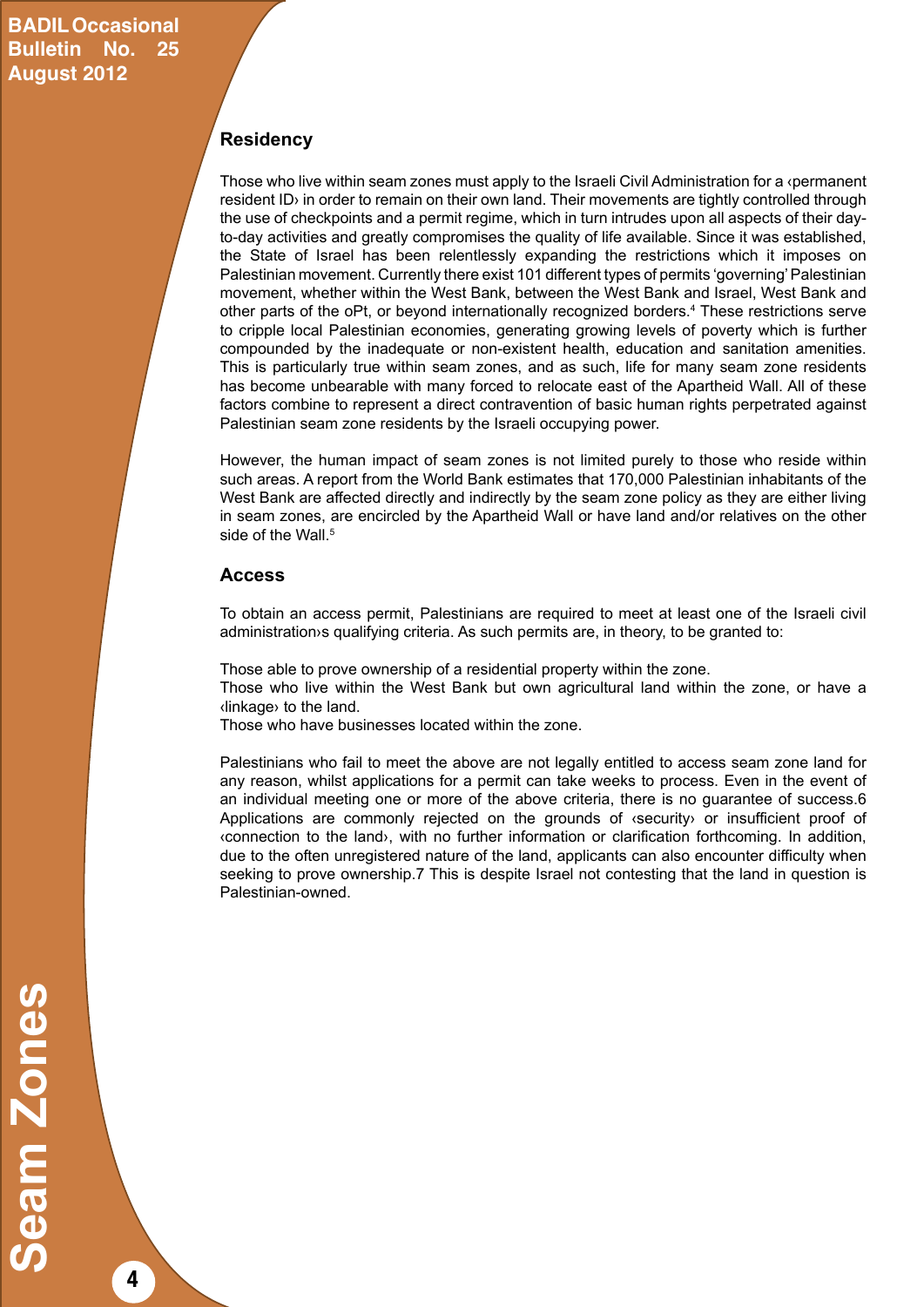

The Checkpoint upon leaving a seam zone area (Khirbet Jubarah).<sup>8</sup>

### **Visitation**

For those Palestinians residing within the West Bank but seeking to visit seam zone land, they must first satisfy the entry requirements as stipulated by the Israeli occupying authorities (i.e. they must provide proof of a first degree relative within the zone or demonstrate their employment with a business within the zone). Documents outlining these familial or employment ties must be provided to the satisfaction of the local Israeli commander.9 Again, the individual in question is also required to have the requisite level of security clearance, and entry is often arbitrarily denied on these grounds. Only residents of the zones are permitted to stay overnight, with the permits of visitors typically outlining the details of when and for how long they may stay.10

### **Farming**

Those who own agricultural land within the seam zones but reside within other parts of the West Bank are, in theory, permitted access to their land for the purposes of tending to crops and harvesting. However, this is subject to a number of limitations. For example, the Israeli Civil Administration will often limit the frequency of access to the land based on significant moments within a crop›s lifecycle, such as harvest. In response, many farmers have subsequently turned from the farming of fruit and vegetables to the growing of olives, which although less profitable, requires less maintenance of the crop throughout the year. As an example, in 2004 (one year after completion of the Wall in that area) fruit and vegetable production in the town of Jayous, near Qalqiliya, dropped from seven million kilograms to four million kilograms<sup>11</sup>.

In addition, farmers are required to enter seam zones on foot and are rarely permitted to bring with them farm machinery or additional labourers. This again impacts heavily on a farmery's ability to adequately tend to the land, and will have a great influence on the crops that are sown, and therefore the profitability of the venture. This, along with the difficulty of bringing external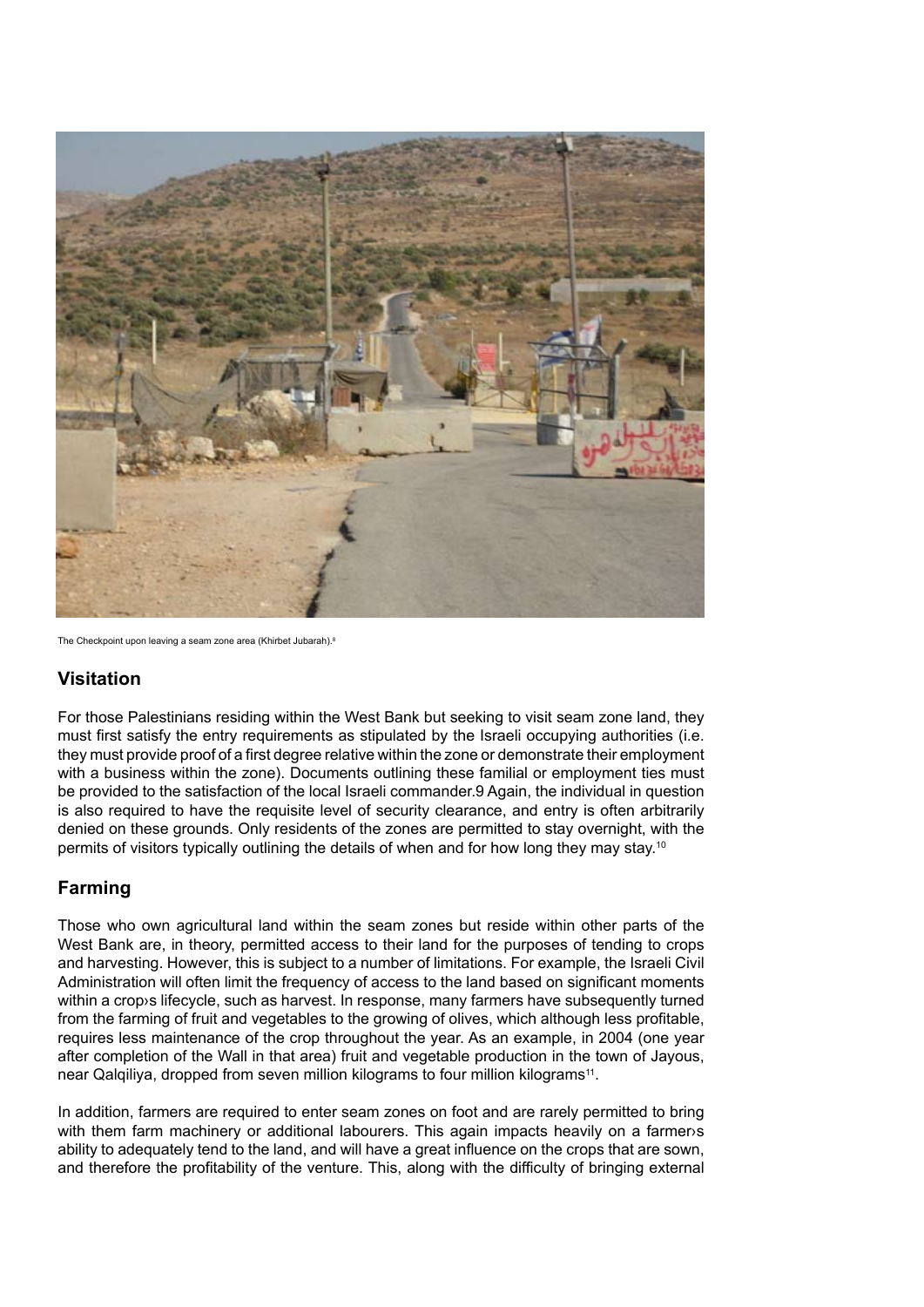## **BADIL Occasional Bulletin No. 25 August 2012**

labourers to the land has a detrimental effect on employment throughout the area. To further compound the misery inflicted upon farmers, HaMoked has observed that fewer and fewer access permits are being issued and their validity periods are becoming progressively shorter. For example, in the period 2006-2009, there was a 59% decrease in the number of farmers allowed into the seam zone to cultivate their lands<sup>12</sup>. In more general terms, the research of the Internal Displacement and Monitoring Centre has witnessed an 87% decrease in the number of permits issued overall between 2007 and 201213.

### **Permit for work**

In theory, Palestinians can apply to the Israeli occupying authorities for a so-called work permit, but in practice he/she will not be successful unless an Israeli company or employer backs the application, supported by official documents. Furthermore, proof of Palestinian land ownership within seam zones is not considered a supporting document. The majority, i.e. Palestinians who own only small pieces of land and as such are considered de facto farmers, typically are not even registered as such (they have no official records to prove their career) and are unable to provide authorities with the requisite supporting documents. It is therefore impossible for these individuals to "justify" or legalize their request for external workers. As a result, these smaller farmers find themselves unable to derive full benefit from their land. A report published by Human Rights Watch in April 2012 shed further light on the difficulties associated with proving any form of entitlement to the land, observing that "…applications were rejected on the basis that Palestinian applicants could not, as required, meet a burdensome test of proving a "connection to the land" rather than for specific security concerns" 14.

#### **Access to Water**



A number of factors limit the ability of seam zone residents to consistently access adequate water supplies. Firstly, Israeli Jewish settlements take priority with the Israeli water network regarding the supply of water.15 As such, inhabited areas of the seam zone often experience insufficient water supply for most of the summer, and this issue is compounded by the permit regime which prevents charities from providing aid to these areas in a «timely and efficient manner».<sup>16</sup> Finally, the building of water cisterns in farm land or inhabited areas is prohibited by Israeli planning restrictions enforced by the Israeli army, $17$  creating further difficulty for the irrigation of crops.

### **Construction**

The construction of any building or significant structure within seam zones is prohibited without the relevant permit, issued by the Israeli army. The application process for such permits is lengthy, with very limited success rates. This results in a situation whereby it is almost impossible for Palestinian families to live together as their family unit expands beyond what the First prize in Al-Awda Award 2012 (photo category) by Mohammed Al-Azza.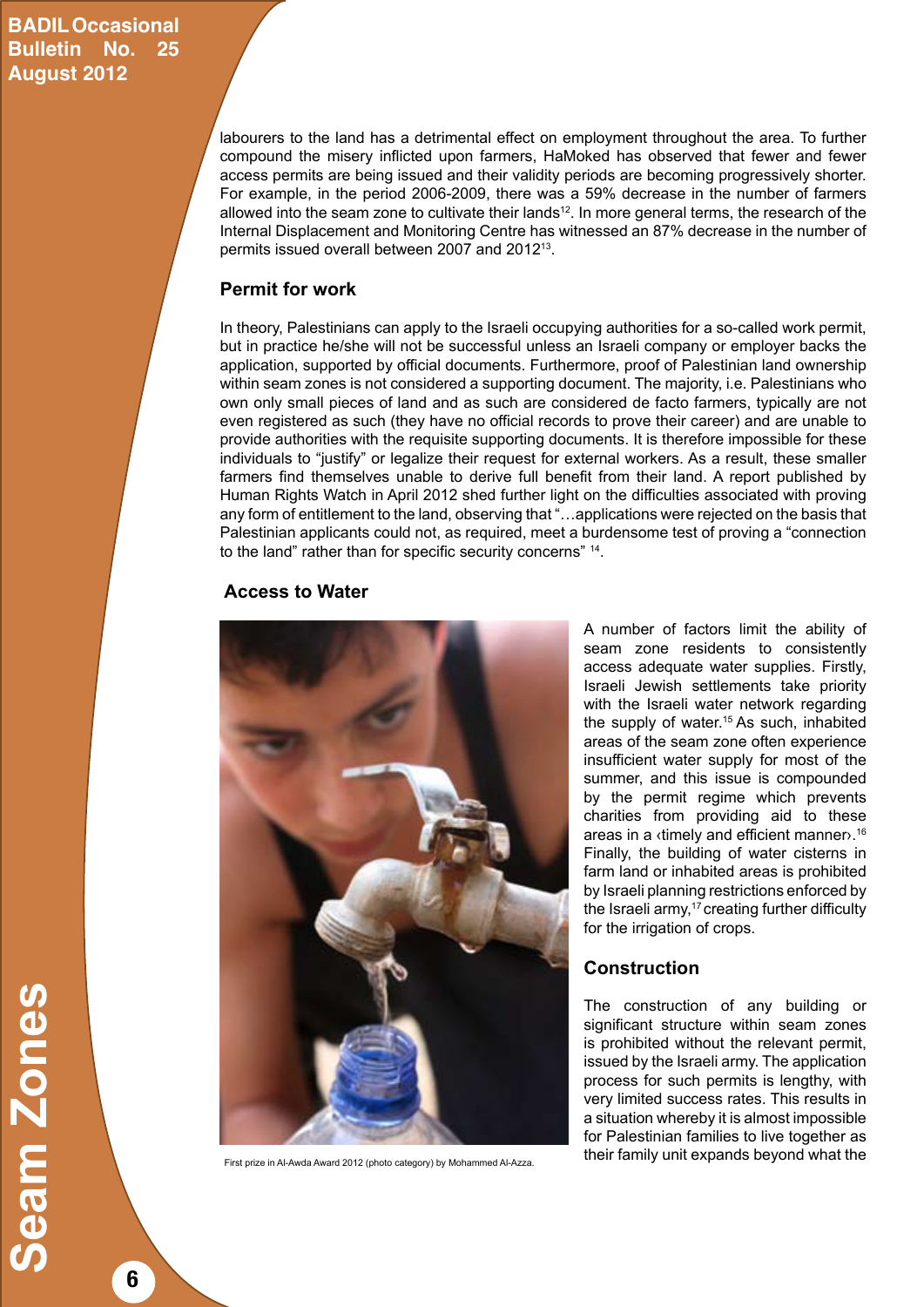family home can reasonably support. As far as farm lands are concerned, no construction is permitted at all.

#### **Discrimination on National/Ethnic Grounds**

It should be noted that illegal Israeli Jewish settlers and foreign tourists are not subject to the permit regime, and as such are free to travel through these areas without restriction. This two-tiered rights system formed the basis of an amended petition submitted to the Israeli High Court in 2006 by the Israel-based human rights organization, HaMoked. HaMoked asserted such distinctions were «…based on national and civil identity…[and therefore]…stand in glaring contradiction to international humanitarian law, human rights law, and Israeli administrative law.»18 This petition was consolidated with a petition from the Association for Civil Rights in Israel (ACRI), originally filed in 2004.

The state rejected the consolidated petition, insisting that the permit regime was sufficiently well-conceived to allow for freedom of movement in and out of seam zone areas. It added that respect for the ‹fabric of life› on either side of the Wall was a key consideration in the overall Wall project, and furthermore, that the tight restrictions that govern Palestinian movement in these areas are «…a legitimate distinction based on security reasons.»19

In 2009, Israel announced that further action would be taken to improve the situation of Palestinians affected by seam zones. However, it reasserted its position that the existing permit system was fit for purpose, and allowed those with a legitimate claim to the land to continue their lives as normal. Joint research by ACRI and HaMoked contradicted this position, and found that «…as time progressed, the harm to the population worsened, fewer and fewer permits were being issued and their validity periods progressively shorter, at the same time, the area of the seam zone was spreading progressively.»<sup>20</sup>

Furthermore, the hardships experienced by those residing within, or with direct ties to, seam zones are a tool utilized by the Israeli occupying authorities to effect forced transfer of Palestinians out of these areas and into other parts of the West Bank, thereby enabling easy acquisition of this relinquished land. Again, such actions are in direct contravention of international law.

## **Case Study: Life in the Seam Zones**

#### **K.B. 22 years old from a seam zone village nearby Ramallah:**

"I *joined Birzeit University (located in Ramallah City) in 2008. Movement was*  easier before the Wall and the installation of the gate which split the village in two. *Before I was arrested I had a permit valid for 3 months. I used to live in Ramallah as it was a long way to go back home but now this is no longer practical. Ramallah is just 10 minutes by car and yet it now takes me one hour to get to Birzeit. One day in 2010, on my way back home, I stopped at the gate to have my documents checked. The Israelis took my ID and my "one-time" permit and told me to wait. 20 minutes later, I was taken away by an army car as I was required for investigations. I was held in administrative detention –without charges- for 6 months, and lost one year of university.*

*2 days before my release, I told the administration of the prison that I needed a permit to be able to get into my village. They brought me a permit granting entry to the village for 1 month. I overstayed the permit and didn't apply for another one. I stayed without a permit in the village for about 2 months, but then had to return to Birzeit University to register for the new semester. I applied for a permit but I was denied for security reasons, so I left the village without a permit. I was called for*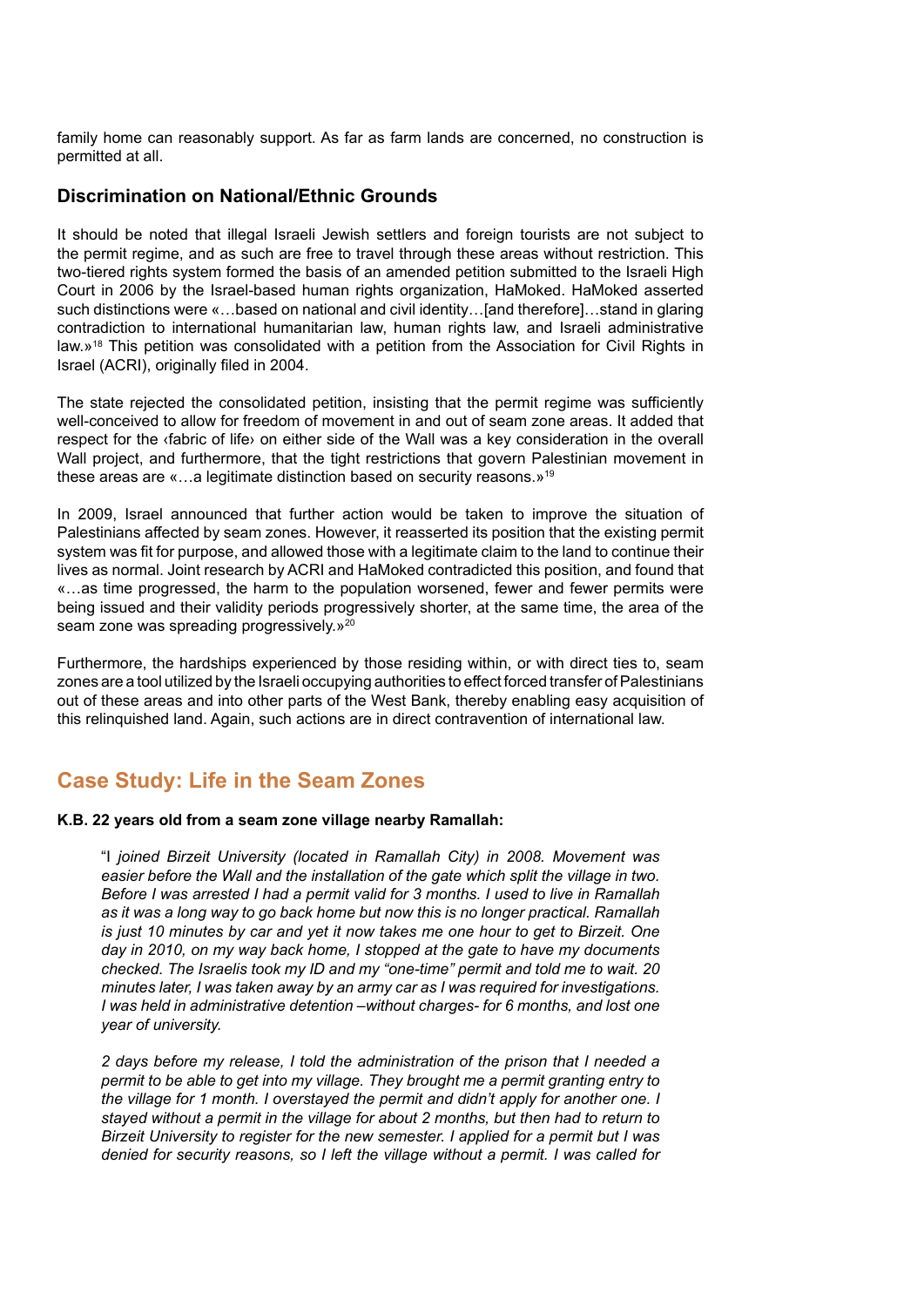## **BADIL Occasional Bulletin No. 25 August 2012**

*investigations with the Israeli occupying authorities over 5 times and every time I went, they told me that they would not let me back to the village until I give them information about the political activities in the university. I refused. During that time my family would visit me in Ramallah but I was not able to go to the village. In December my father contacted a lawyer in Jerusalem who was able to remove my security denial and got me a permit for one month last January. My second permit this year was for 3 months, but I don't know about the coming one. All I know is that now, I will have to spend an extra year at university due to being held for 6 months by the Israeli occupying authorities, maybe more if I get arrested again, who knows?"*

#### **He adds about the life in the village**:

*"The village is kind of empty now. At least 1000 people just preferred to leave, especially those who hold Jerusalem ID as it now takes them more than 2 hours to reach Jerusalem. The street which used to get us to Jerusalem in 10 minutes has been closed, and people who want to go there now use a route which takes them around Ramallah, entering from the Qalandia checkpoint which stands on the northern entrance of Jerusalem. All those who work in Ramallah prefer to live in Ramallah, and maybe return to the village once a week. It is very hard for relatives to visit here, and land owners from other villages or those who live in Ramallah or Jerusalem are not able to get a permit to reach their lands. Sometimes, if we can access a piece of land where the owner does not reside, they pay us to go dig it or pick the olives and the fruits. We (the family) also take care of my uncle›s lands."21*

#### **Concluding remarks**

The human impact of seam zones and accompanying permit system can thus be summarized as follows:

- **1. Social Life**: Family members are separated from one another and residents of seam zones are isolated from the surrounding communities.
- **2. Economic Situation**: The reduction in the number of permits granted to farmers allowing them access to work their lands, coupled with the limited nature of such permits in terms of the frequency and duration of permitted access, has resulted in a significant reduction in crop production, as well as forcing farmers to focus their efforts on crops which require less maintenance but produce a lower financial yield. These restrictions, together with the tightly-controlled movement of goods/machinery and labour in and out of the seam zones, therefore pose a direct threat to farmers› livelihoods.
- **3. Rigid Restriction of Movement:** The tight control of Palestinian movement in and out of seam zones serves to control all aspects of life for those affected, to the extent that entry is often only allowed on foot, with farmers prohibited from bringing with them the tools they require to tend the land.
- **4. Health:** Though inhabited areas within seam zones may have a basic medical clinic, for all but the most minor of ailments the patient is required to visit facilities within other parts of the West Bank. Ambulances from Israel will not attend to cases within the seam zones, whilst ambulances from the West Bank are held up at the checkpoints through which all human movement must pass. These delays can result in deliberate human suffering, and at times, death.
- **5. Education**: Students and teachers who reside within seam zones (or study/teach at schools located within them) encounter daily difficulties when seeking to pass through Israeli checkpoints. As a result, children may be late, or classes may not start on time due to the absence of teachers.
- **6. Water:** The low priority given to seam zone residents regarding the distribution of water,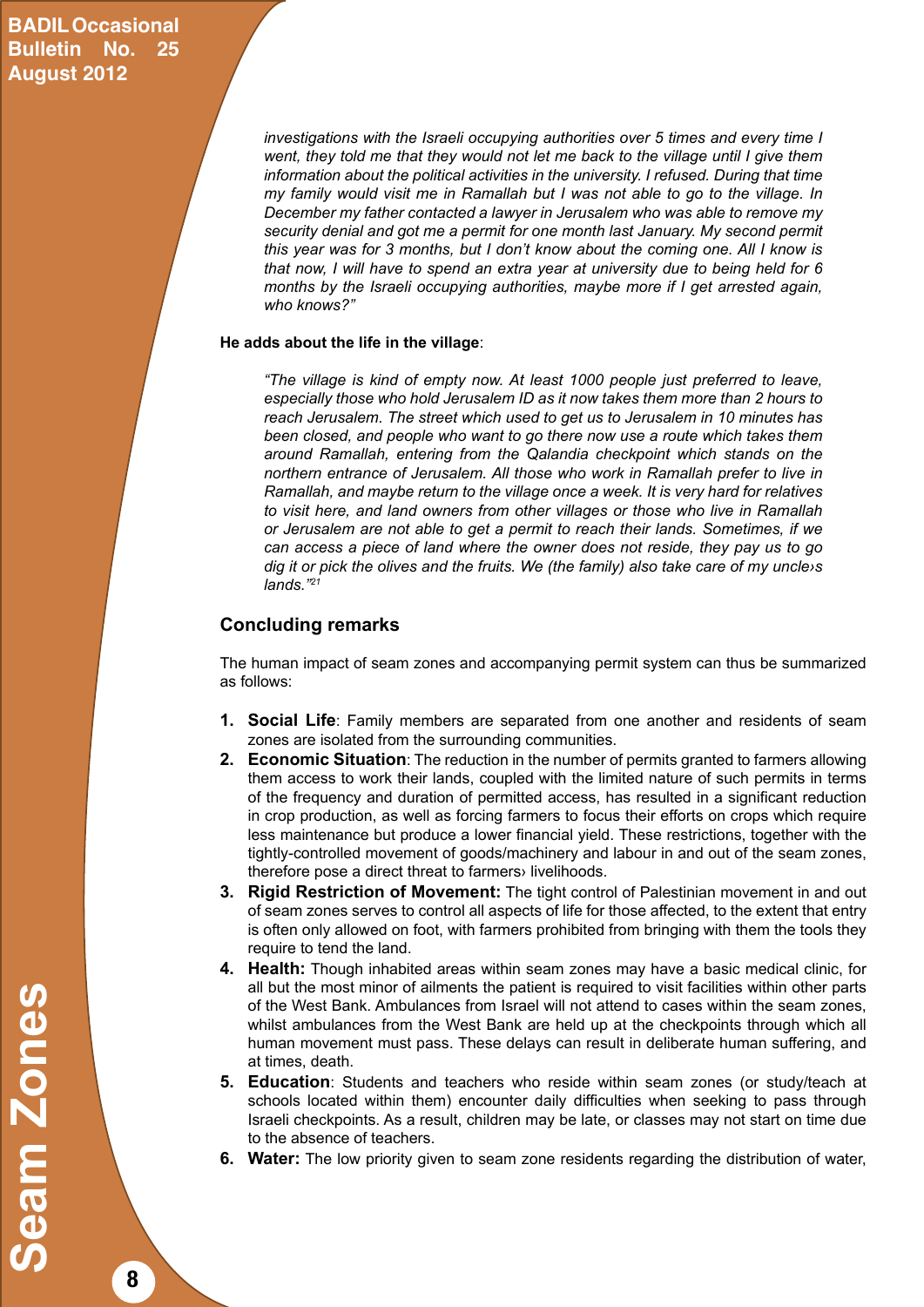along with the movement restrictions faced by aid organizations and the difficulties encountered when seeking to erect water cisterns in seam zone areas represents a direct attack by Israel on one of the most basic of human rights.

- **7. Construction:** The tight controls applied to construction within seam zones have a direct impact on the ability of Palestinians to live in comfort and to maintain the family unit. Forcing this unit apart represents a direct attack on a key aspect of Palestinian life and culture.
- **8. Land Confiscation:** The majority of seam zone land has been confiscated by the Israeli occupation administration on the grounds of ‹security› or for military purposes. Other legal rationales used to effect this land acquisition include a lack of evidence regarding the ownership of the land, or application of the 1950 Absentee Property Law whereby Palestinians prevented from accessing their land are deemed to have acquiesced on their rights to it. In addition to this express confiscation, Israel›s conduct in preventing Palestinians from accessing their land also amounts to de facto land annexation. This form of confiscation requires no military order, but is instead affected by virtue of the permit regime.
- **9. Displacement:** Highly restricted access to land, a deeply compromised social life and a crippled local economy are just some of the factors which contribute to unbearable conditions for Palestinians within seam zones. These factors are artificially created and maintained by the Israeli occupying authorities with a view to forcing Palestinians from the land and effecting further land acquisition.

In conclusion, Israel's policy regarding seam zones is just one part of a wider regime to colonize the area of Mandate Palestine; that is, to exert control over the maximum area of Palestinian land, whilst keeping the number of Palestinian residents to an absolute minimum. It exceeds the concept of merely restricting freedom of movement – a fundamental right – and instead regularly results in the complete denial of access to land, which in turn makes human life virtually impossible.

In light of this, the array of hardships faced by the inhabitants of seam zones (separation of families, limitations on frequency of access to the land, restricted access to water etc) are purposely created by the Israeli-administered permits regime and should not be seen as isolated incidents, but rather as representing a systematic pattern of discrimination by the occupying power which seeks to make life so difficult for those Palestinians present that they are left with little option but to relocate to other parts of the West Bank. This forced population transfer constitutes a direct contravention of multiple international laws, including Article 49 of the Fourth Geneva Convention and Article 7 of the Rome Statute of the International Criminal Court, but has so far received very little attention from the international community, and has seen even fewer positive steps to satisfactorily redress the situation and uphold Palestinian rights. Whilst such a status quo is maintained, Palestinians within seam zones will continue to have their quality of life grievously eroded by the State of Israel, and the ethnic cleansing of these areas will continue unchecked.